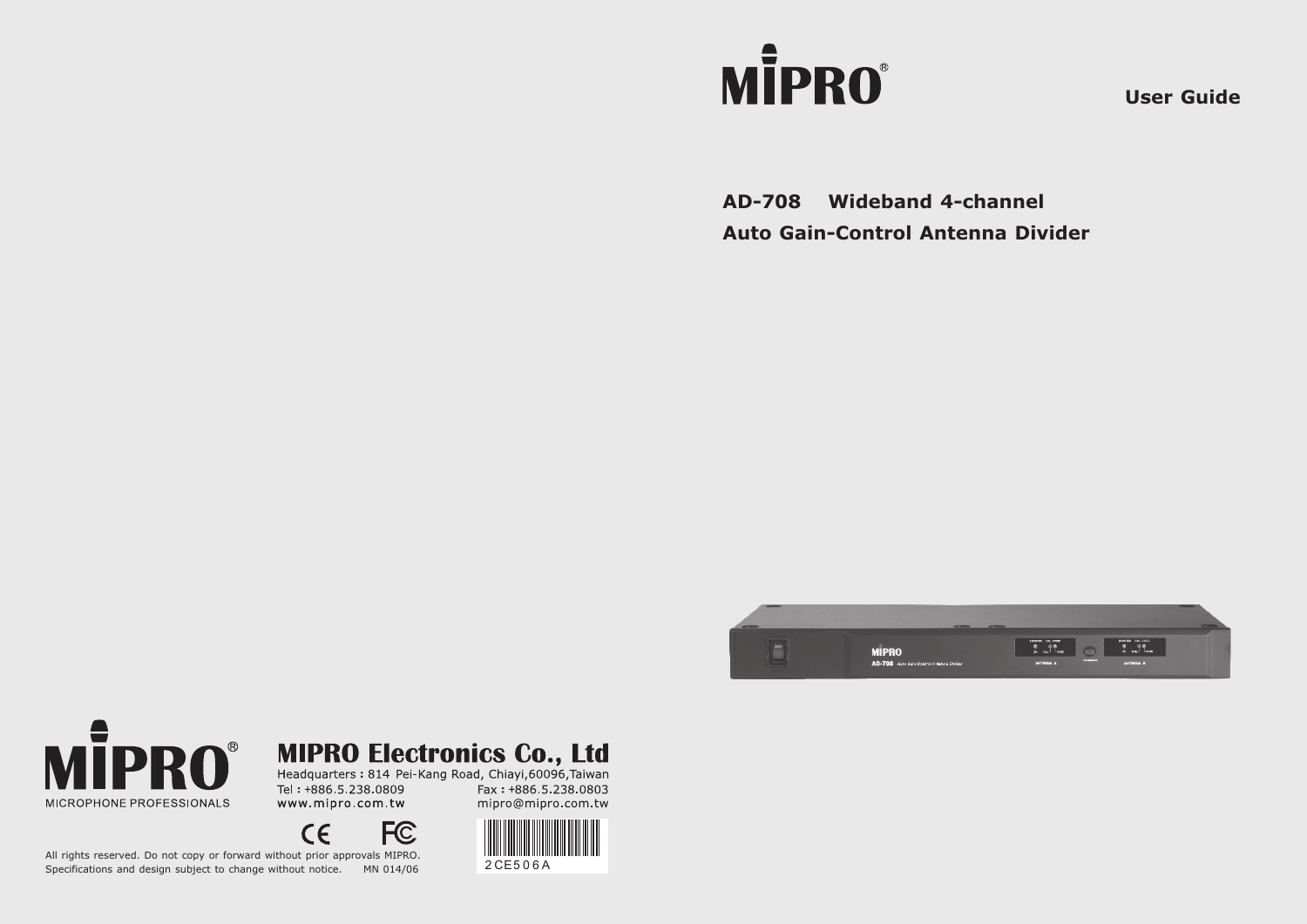# **! IMPORTANT SAFETY INSTRUCTIONS ! WARNING**

- 1. Read these instructions.
- 2. Keep these instructions.
- 3. Heed all warnings.
- 4. Follow all instructions.
- 5. Do not use this apparatus near water.
- 6. Clean only with a dry cloth.
- 7. Do not block any ventilation openings. Install in accordance with the manufacturer's instructions.
- 8. Do not install near any heat sources such as radiators, heat registers, stoves, or other apparatus (including amplifiers) that produce heat.
- 9. Do not defeat the safety purpose of the polarised or ground plug: A polarised plug has two blades with one wider than the other. The wide blade is provided for your safety. When the provided plug does not fit into your outlet, consult an electrician for replacement of the obsolete outlet.
- 10. Protect the power cord from being walked on or pinched particularly at plug, convenience receptacles, and the point where they exit from the apparatus.
- 11. Only use attachments/accessories specified by the manufacturer.
- 12. Use only with a cart, stand, tripod, bracket, or table specified by the manufacturer, or sold with the apparatus. When a cart is used, use caution when moving the cart/apparatus combination to avoid injury from tip-over.



- 13. Unplug this apparatus during lightning storms or when unused for long periods of time.
- 14. Refer all servicing to qualified service personnel. Servicing is required when the apparatus has been damaged in any way, such as power-supply cord or plug is damaged, liquid has been spilled or objects have fallen into the apparatus, the apparatus has been exposed to rain or moisture, does not operate normally, or has been dropped.
- 15. To reduce the risk of fire or electric shock, do not expose this apparatus to rain or moisture.
- 16. Apparatus should not be exposed to dripping or splashing and no objects filled with liquids, should be placed on the apparatus.
- 17. Use only with the battery which specified by manufacturer.
- 18. The power supply cord set is to be the main disconnected device.

#### 1. **FOR OUTDOOR USE:**

To reduce the risk of fire or electric shock, do not expose this apparatus to rain or moisture.

#### 2. **UNDER WET LOCATION:**

Apparatus should not be exposed to dripping or splashing and no objects filled with liquids, such as vases should be placed on the apparatus.

#### 3. **SERVICE INSTRUCTIONS:**

CAUTION - These servicing instructions are for use by qualified service personnel only. To reduce the risk of electric shock, do not perform any servicing other than that contained in the operating instructions unless you are qualified to do so.





This symbol indicates that dangerous voltage constituting a risk of electric shock is present within this unit.

This symbol indicates that there are important operating and maintenance instructions in the literature accompanying this unit.

## **& IC - ID**

THIS DEVICE COMPLIES WITH PART15 OF THE FCC RULES AND RSS-123 ISSUE2 OF CANADA. OPERATION IS SUBJECT TO THE FOLLOWING TWO CONDITIONS:

(1) This device may not cause interference.

(2) This device must accept any interference, including interference that may cause undesired operation of the device. This equipment complies with FCC RF radiation exposure limits set forth for an uncontrolled environment.

#### **Disposal** Dispose of any unusable devices or batteries responsibly and in accordance with any applicable regulations.



Disposing of used batteries with domestic waste is to be avoided!

Batteries / NiCad cells often contain heavy metals such as cadmium(Cd), mercury(Hg) and lead(Pb) that makes them unsuitable for disposal with domestic waste. You may return spent batteries/ accumulators free of charge to recycling centres or anywhere else batteries/accumulators are sold.

By doing so, you contribute to the conservation of our environment!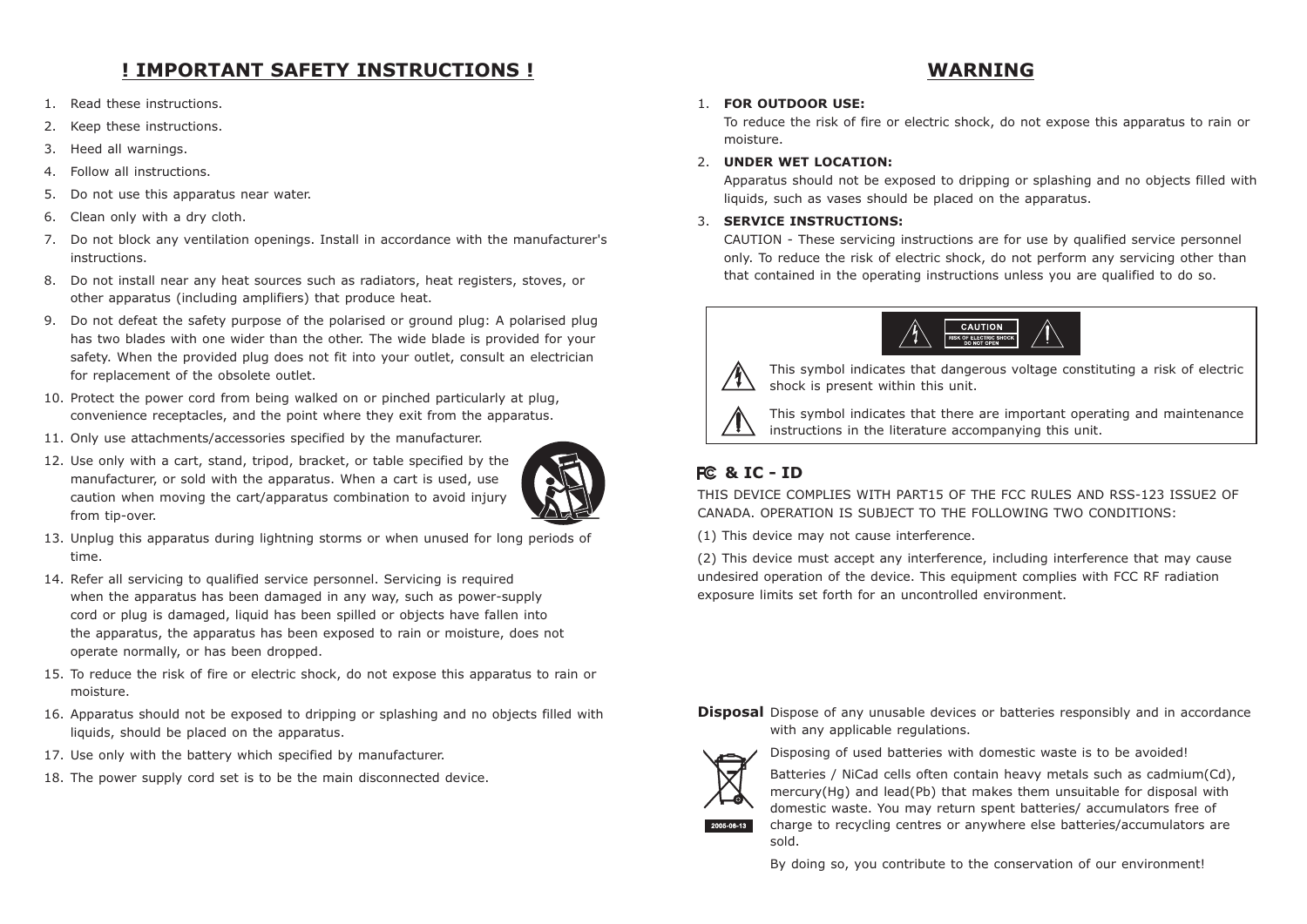#### **Contents**

- 2 Part Names and Functions
- 3 Installation (3 Applications)
- 6 Cautions

### **The included accessories:**

- RG-58AU signal cable 40 cm (TNC) X 9 pieces
- Rack Mount Bracket X 1 pair
- 12V/2.17A power adapter X 1 piece
- User Guide X 1 piece

#### **Part Names and Functions**

**Front Panel**



**D** Power On/Off Switch: When power is on, the light illuminates.

#### **ANTENNA A / ANTENNA B:** 2

**BOOSTER:** when signals are received at Antenna-in Connector **@** the indicator will lit to indicate power.

#### **CAL. STATE:**  2b

PASS (green indicator lit) indicates gain-control step is completed.

FAIL (red indicator lit) indicates signal loss from cables. Inspect, adjust and press CALIBRATE button again to monitor cable-loss and gain control performance.

- **B** CALIBRATE button: Press CALIBRATE button to execute dual A / B auto gain control function.
- **3 Rack Mount Bracket:** For mounting on an EIA standard 19" rack-mount cabinet.

#### **Rear Panel**



- **B Antenna-in Connector:** Connects directly to an antenna or a booster with remote antenna. Connector provides regulated 8.3 V DC power for booster.
- **3 Antenna-out Connector:** Deliver pre-distributed signal so it can conveniently connect to another antenna divider.
- **Antenna Distribution Output Connector:** The distributed signal outputs for 7 multiple systems.
- **DC Power Input Jack:** To connect DC 12V from an AC/DC adapter.
- 1 2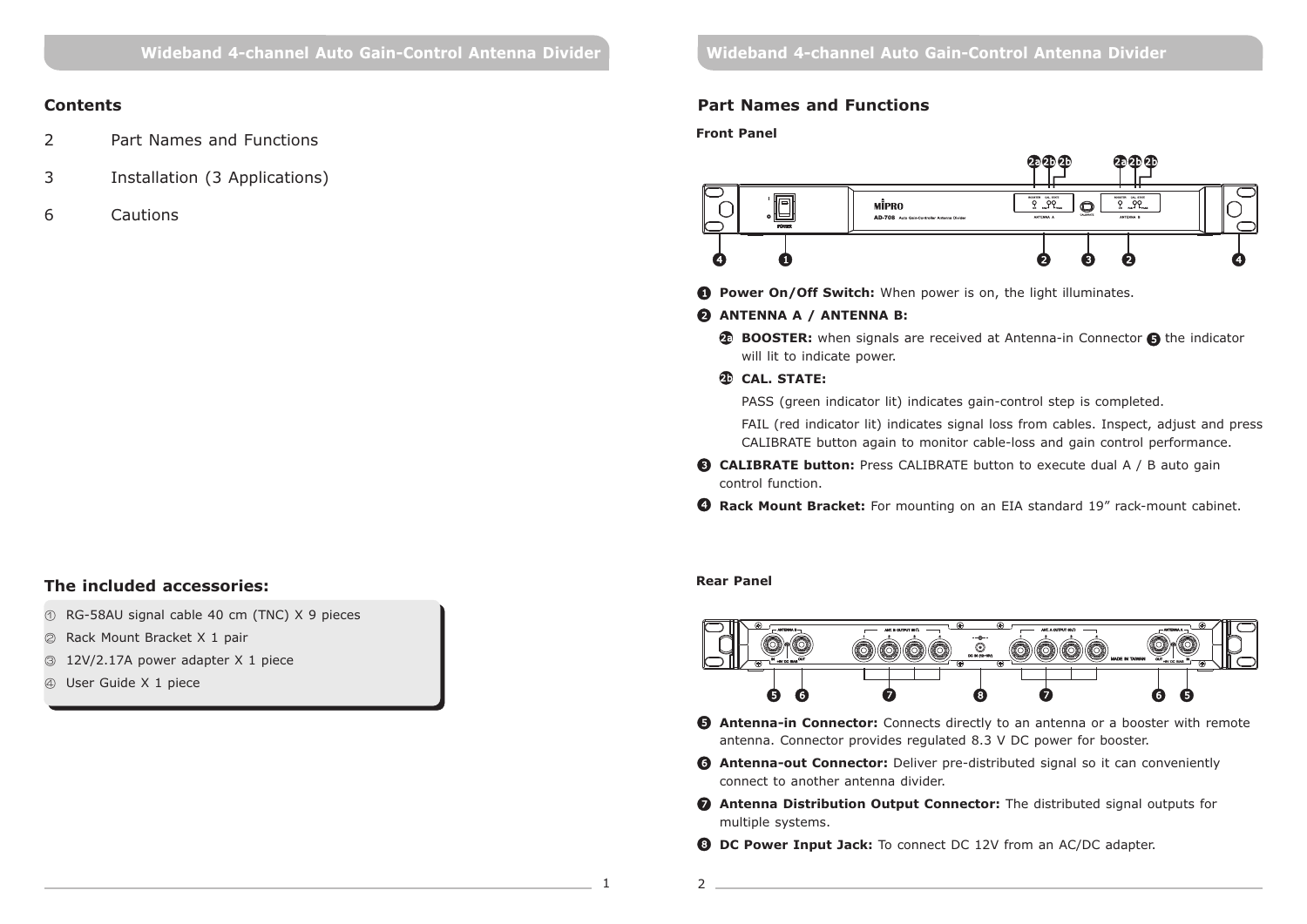#### **Installation (3 Applications)**

#### **First Application:**



Working with MPB-30 gain-control antenna boosters to control the gain level of MPB-30 to compensate the signal-loss from cables precisely to achieve optimal receiving performance.

**Wideband 4-channel Auto Gain-Control Antenna Divider Wideband 4-channel Auto Gain-Control Antenna Divider**

#### **Second Application:**



To build a larger divider system, when antenna-in connector of system (1) is connected to an antenna, system (1) can distribute signal to system (2) via antenna-out connector, and vice versa.